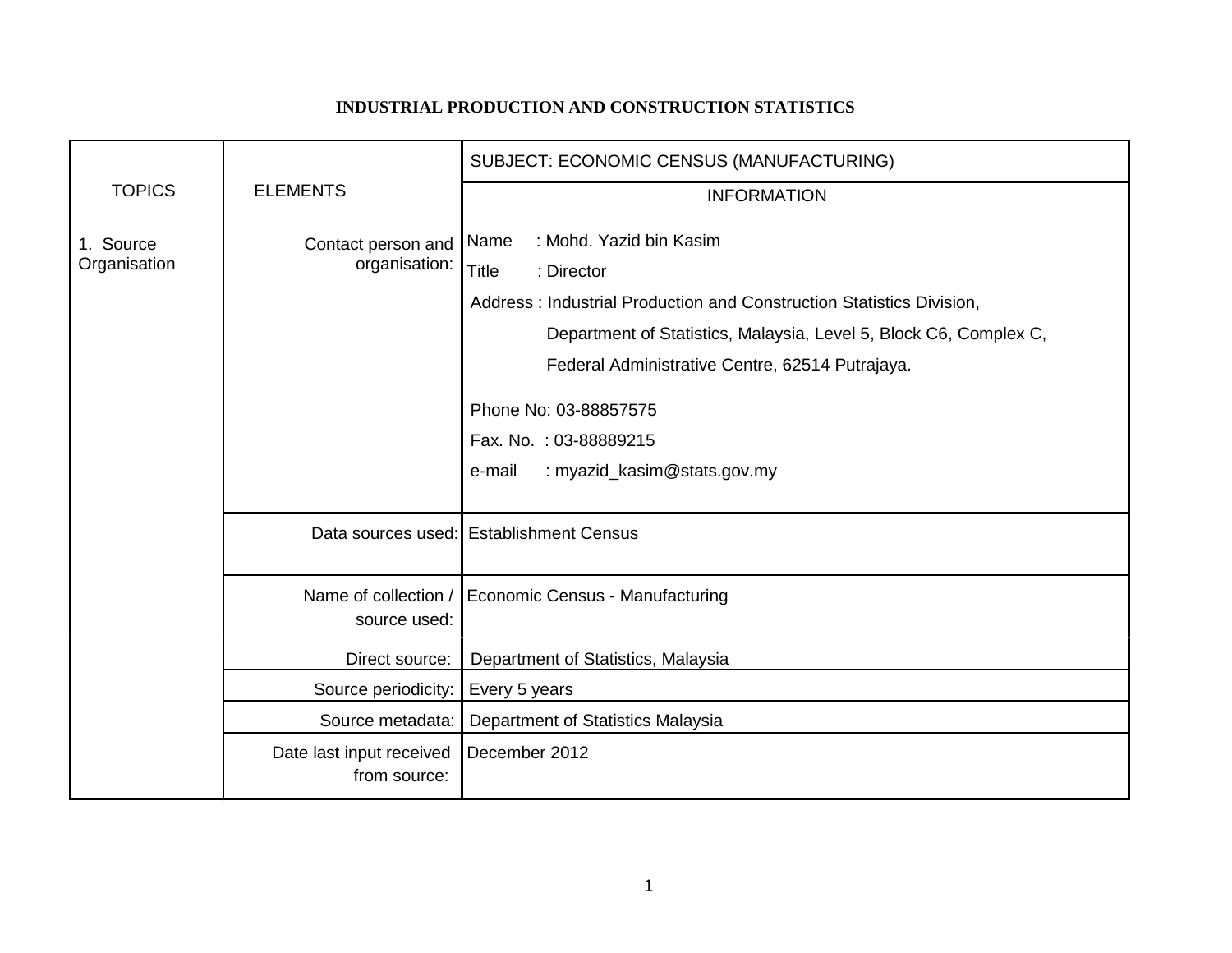| 2. Data<br>Characteristic<br>and Collection                      |                                               | Variables collected: Output, input, value added, employment, salaries & wages and value of asset. |
|------------------------------------------------------------------|-----------------------------------------------|---------------------------------------------------------------------------------------------------|
|                                                                  | Periodicity:                                  | Every 5 years                                                                                     |
|                                                                  | Reference period: Calendar year               |                                                                                                   |
|                                                                  | Base period: n.a                              |                                                                                                   |
|                                                                  | Date last updated: 31 July 2012               |                                                                                                   |
|                                                                  | Link to release calendar: n.a                 |                                                                                                   |
|                                                                  | Other data characteristics<br>and collection: | l n.a                                                                                             |
| 3. Statistical<br>Population and<br>Scope of the<br>Data         | Statistical population:   Establishments      |                                                                                                   |
|                                                                  | Geographical coverage: Malaysia               |                                                                                                   |
|                                                                  | Sector coverage: Manufacturing                |                                                                                                   |
|                                                                  |                                               | Institutional coverage: Registered establishments involved in manufacturing activities            |
|                                                                  | Item coverage: 259 industries                 |                                                                                                   |
|                                                                  |                                               | Population coverage: 39,669 establishments                                                        |
|                                                                  |                                               | Product coverage: 11,099 manufacturing products                                                   |
|                                                                  | Other coverage: n.a                           |                                                                                                   |
| 4. Statistical<br>Concepts and<br><b>Classifications</b><br>Used |                                               | Key statistical concepts (1) International Recommendations of Industrial Statistics (IRIS)        |
|                                                                  | used:                                         | 2) System of National Accounts (SNA 2008)                                                         |
|                                                                  |                                               | Classifications used: a. Malaysia Standard Industrial Classification (MSIC), 2008 Ver. 1.0        |
|                                                                  |                                               | b. Malaysia Classification of Products by Activity (MCPA), 2009 Ver. 1.0                          |
|                                                                  |                                               |                                                                                                   |